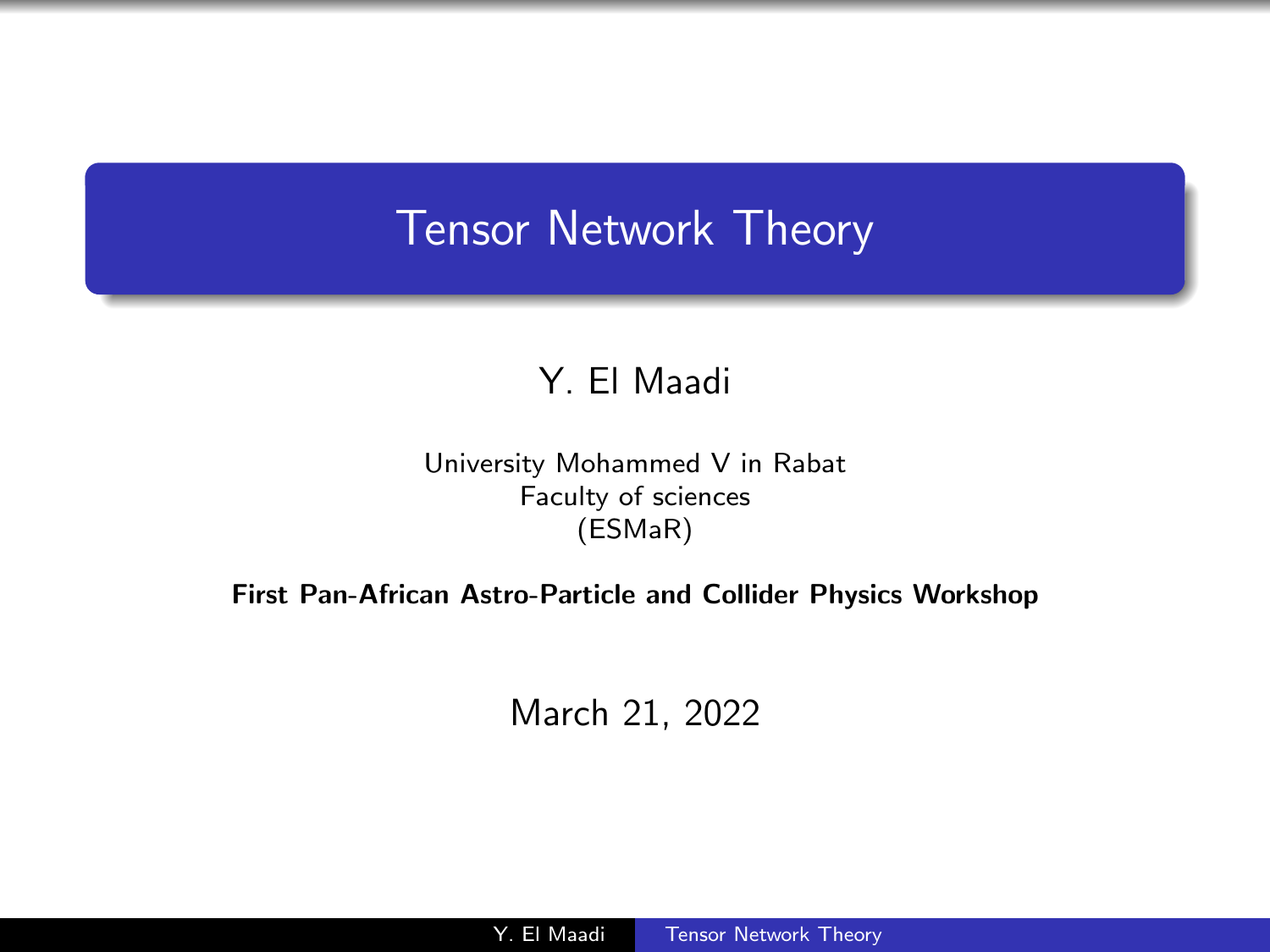#### What is a tensor ?

A tensor is defined as a series of numbers labeled by N indexes, N called the order of the tensor.

A scalar, which is one number and labeled by zero index, is a 0th-order tensor.

Graphically, we use a dot to represent a scalar

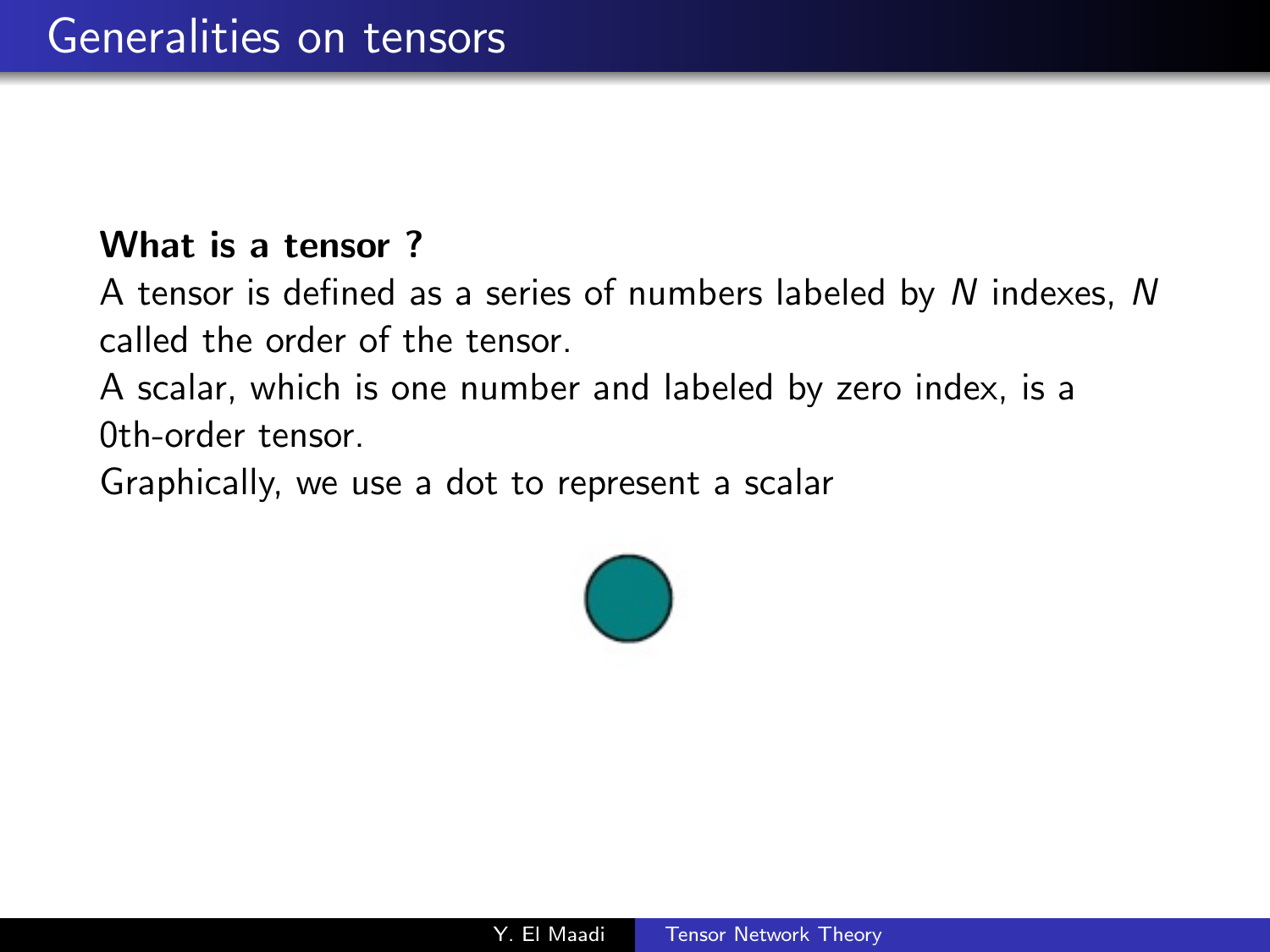### Generalities on tensors

#### What is a tensor?

A tensor is defined as a series of numbers labeled by N indexes, N called the order of the tensor.

A  $D$ -component vector consists of  $D$  numbers labeled by one index (first-order tensor).

One can write

$$
|\psi\rangle = C_0|0\rangle + C_1|1\rangle = \sum_{s=0,1} C_s|s\rangle,
$$

with C are two-component vector.

Graphically, we use a dot with one open bond to represent a vector

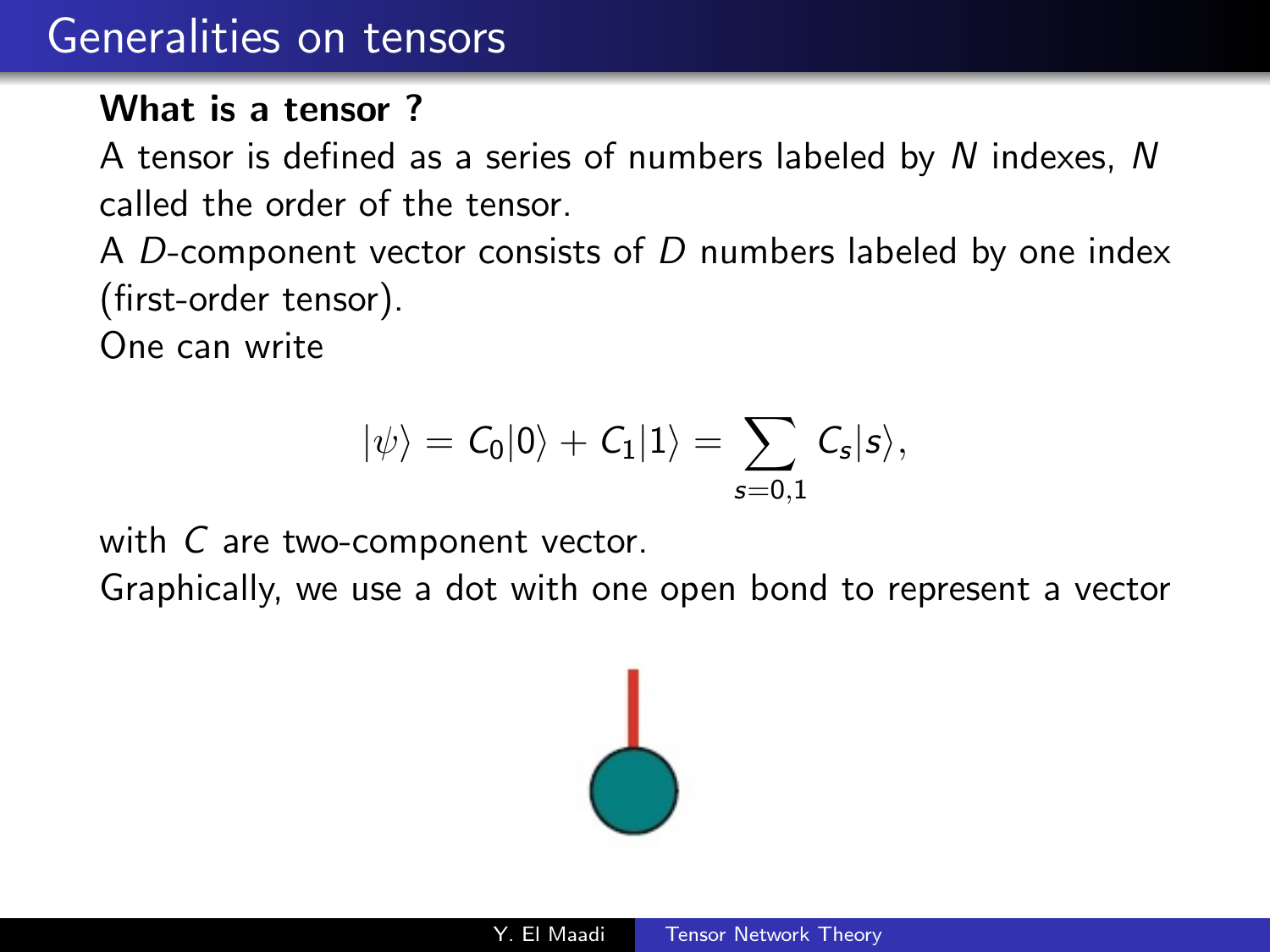### Generalities on tensors

#### What is a tensor?

A tensor is defined as a series of numbers labeled by N indexes, N called the order of the tensor.

A matrix is in fact a 2nd-order tensor.

The state vector can be written as

$$
|\psi\rangle = C_{00}|0\rangle|0\rangle + C_{01}|0\rangle|1\rangle + C_{10}|1\rangle|0\rangle + C_{11}|1\rangle|1\rangle = \sum_{ss'=0}^{1} C_{ss'}|s\rangle|s'\rangle,
$$

where  $C_{ss'}$  is a matrix with two indexes. Graphically, we use a dot with two bonds to represent a matrix

$$
\frac{\|\cdot\|}{\|\cdot\| \cdot\|}
$$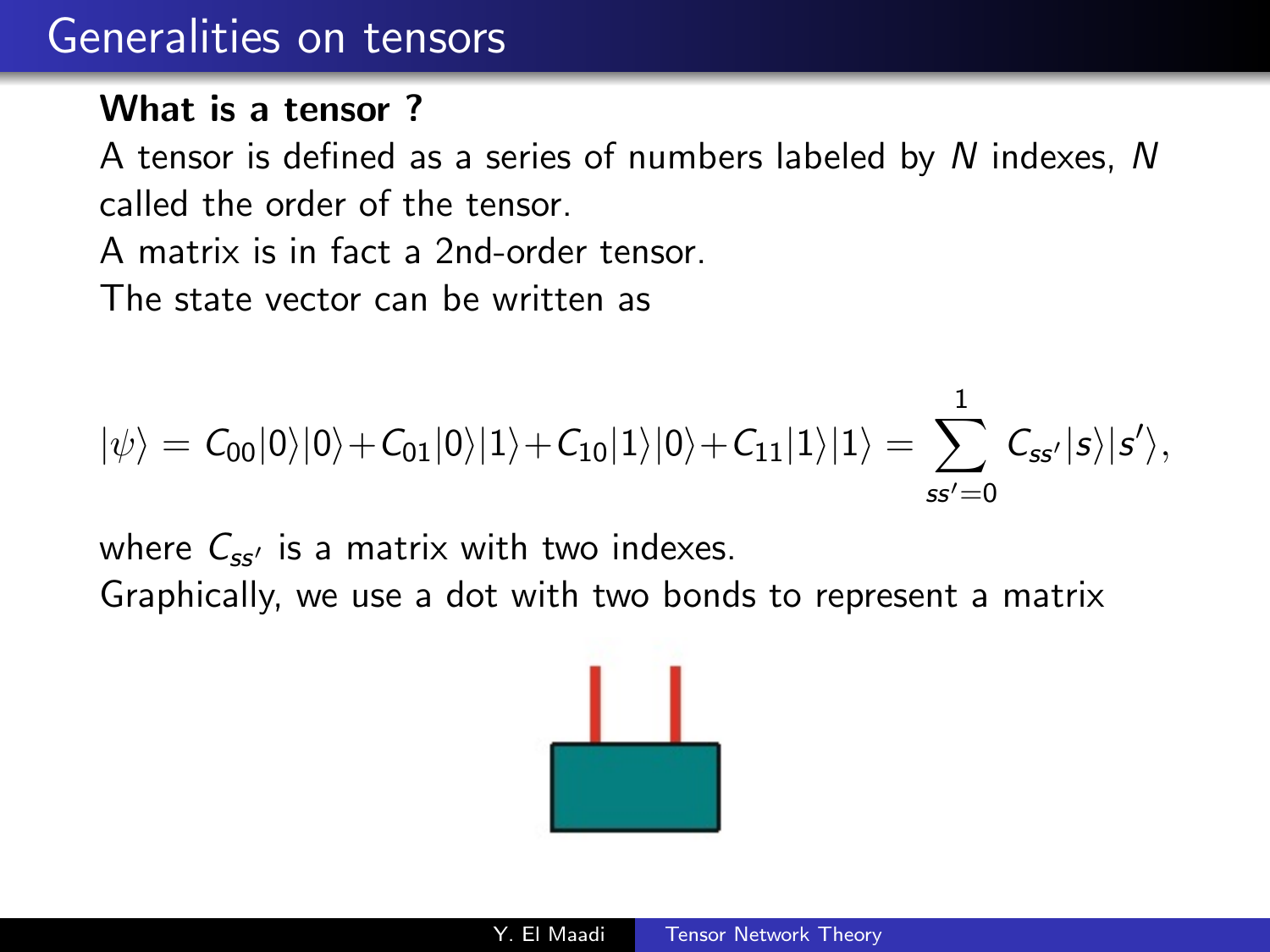### Generalities on tensors

#### What is a tensor?

A tensor is defined as a series of numbers labeled by N indexes, N called the order of the tensor.

An N-th order tensor.

Considering, N spins, the  $2^N$  coefficients can be written as a N-th order tensor C, satisfying

$$
|\psi\rangle=\sum_{s_1\ldots s_N'=0}^1 C_{s_1\ldots s_N'}|s_1\rangle\ldots|s_N'\rangle.
$$

A tensor can be reshaped into a  $2^N$ -component vector.

Graphically, an N-th order tensor is represented by a dot connected with N open bonds

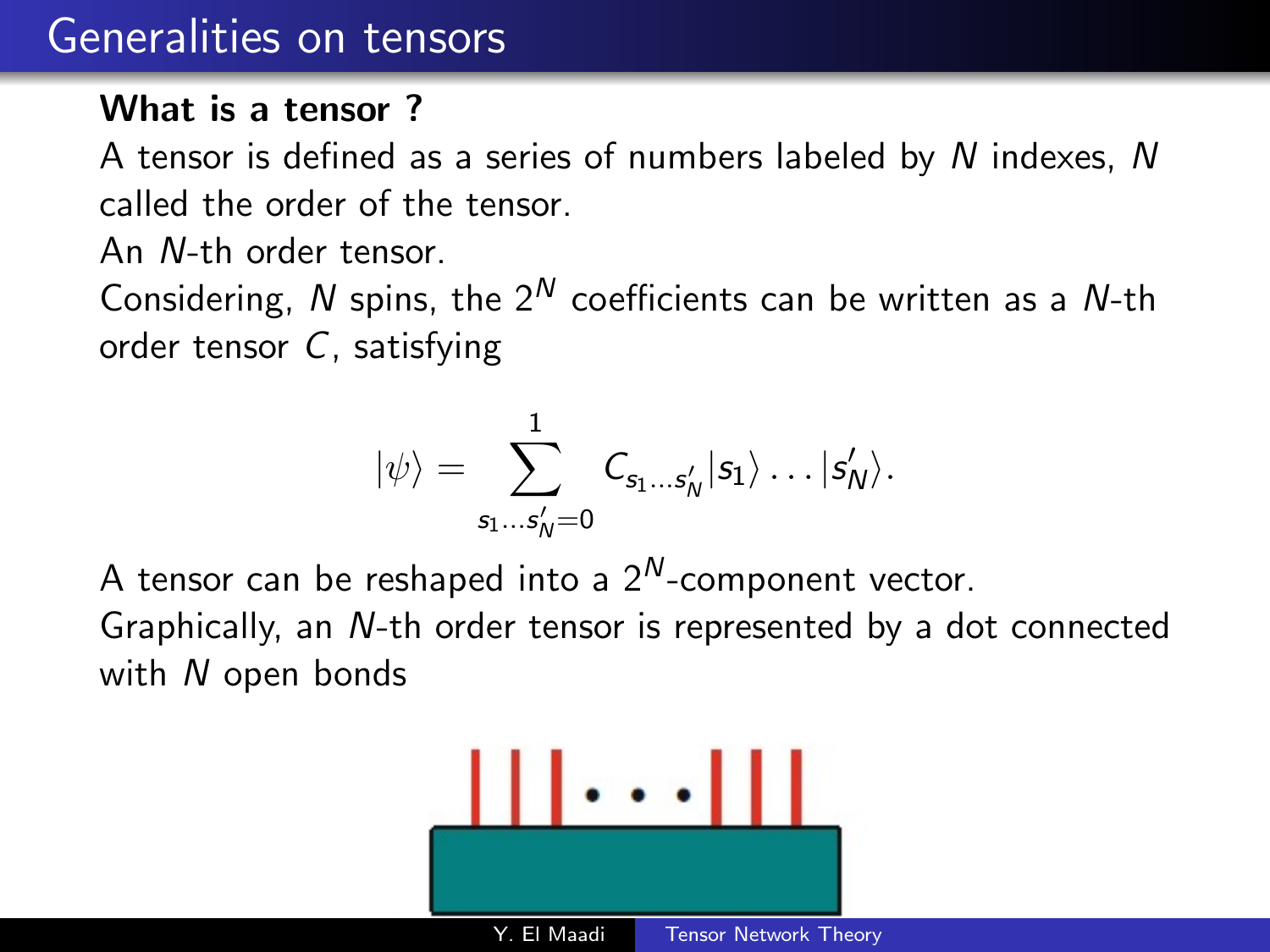Spin- $1/2 \rightarrow$  each index can take two values. Spin-S  $\longrightarrow$  each index can take  $d = 2S + 1$  values, with d called the bond dimension.  $\widehat{S}^{\alpha}$  ( $\alpha = x, y, z$ ) is a (2 × 2) matrix by fixing the basis, where we have

$$
\mathsf{S}_{\mathsf{s}_1^{'}\mathsf{s}_2^{'}\mathsf{s}_1\mathsf{s}_2}^{\alpha}=<\mathsf{s}_1^{'}\mathsf{s}_2^{'}|\widehat{S}^{\alpha}| \mathsf{s}_1\mathsf{s}_2>.
$$

An N-spin operator can be written as a 2N-th order tensor.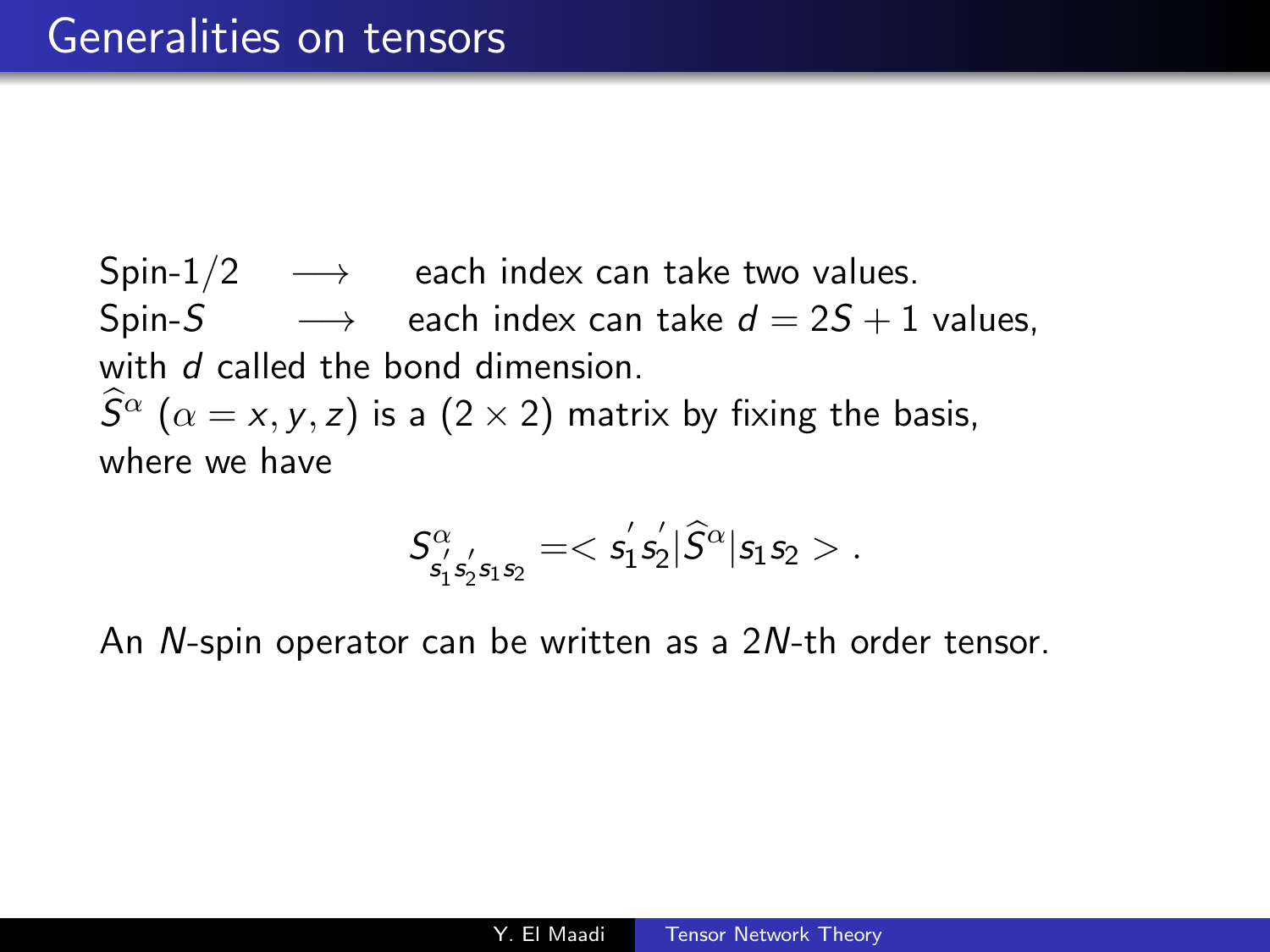### Tensor network and tensor network states

For instance, we consider to study the quantum entanglement properties, which can be defined by the Schmidt decomposition of the state

$$
|\psi>=\sum_{\textbf{s}\textbf{s}'}^{1}|\textbf{s}>|\textbf{s'}>\sum_{\textbf{s}\textbf{s}'=0}\sum_{\alpha=0}^{\chi}U_{\textbf{s}\alpha}\lambda_{\alpha\alpha'}V_{\alpha\textbf{s}'}^{*}|\textbf{s}>|\textbf{s'}>,
$$

where  $U$  and  $V$  are unitary matrices,

 $\lambda$  is a positive-defined diagonal matrix in descending order,

 $\chi$  is called the Schmidt rank.

Note that  $\lambda$  will call the Schmidt coefficient since in the new basis after the decomposition,

the state is

$$
|\psi\rangle = \sum_{\alpha} \lambda_{\alpha} |u\rangle_{\alpha} |v\rangle_{\alpha},
$$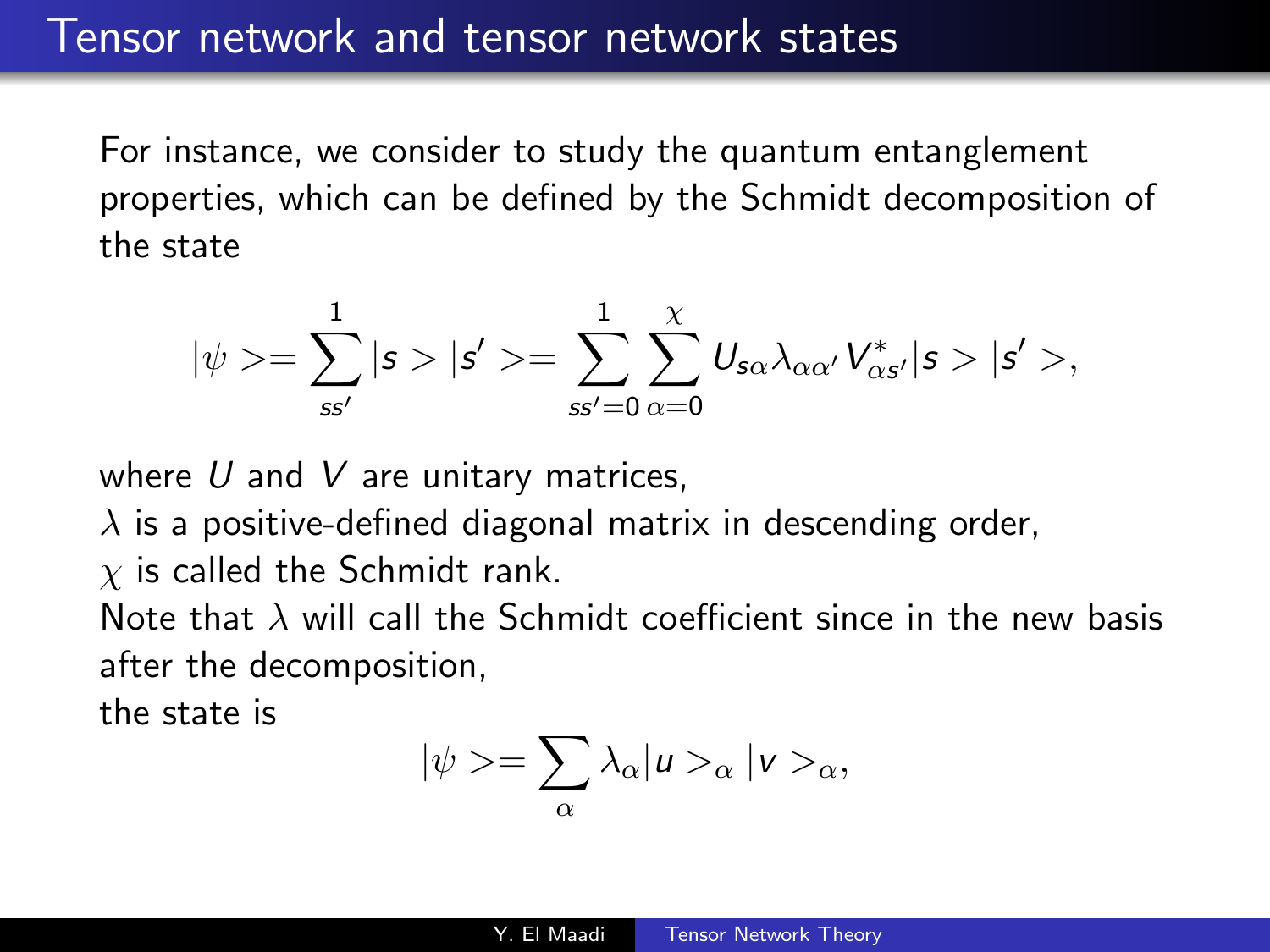### Tensor network and tensor network states

$$
|\psi\rangle = \sum_{\alpha} \lambda_{\alpha} |u\rangle_{\alpha} |v\rangle_{\alpha}, (*)
$$

with the new basis

$$
|u>_{\alpha}=\sum_{s}U_{s\alpha}|s>\quad \text{ and }\quad |v>_{\alpha}=\sum_{s'}V_{s\alpha}^*|s'>.
$$

Graphically, we have a small tensor network

$$
\frac{|}{M} \rightarrow \frac{|}{U} \rightarrow V
$$

There are two bonds in the graph shared by two objects, standing for the summations of the two indexes in (\*),  $\alpha$  and  $\alpha'.$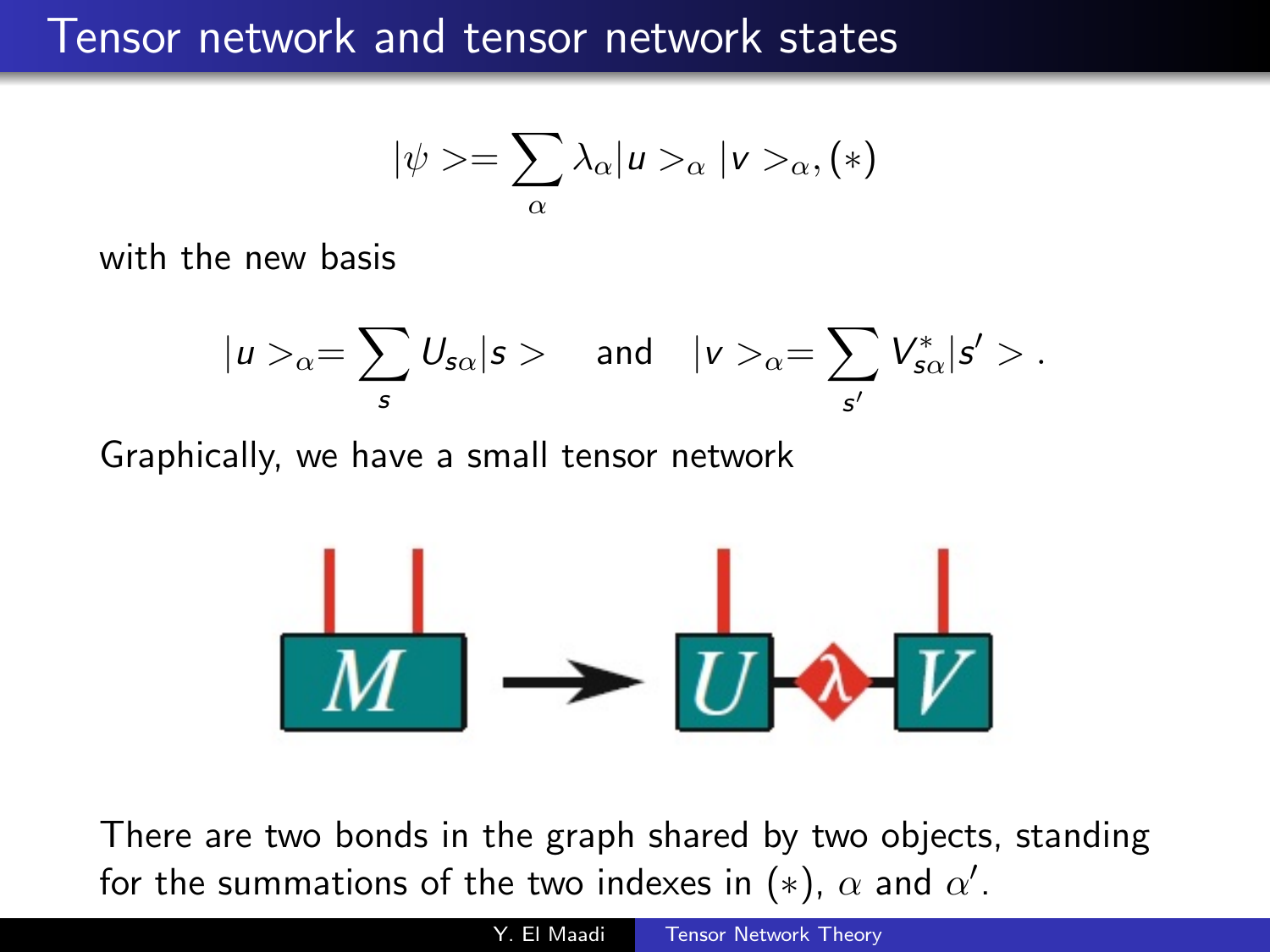Take a N-spin state as an example.

Schollwöck provides a straightforward way to obtain such a tensor network is by repetitively using SVD or QR decomposition.



Figure: An impractical way to obtain an MPS from a many-body wave-function is to repetitively use the SVD.

- **1** Group the first  $N-1$  indexes together as one large index,
- **2** write the coefficients as a  $2^{N-1} \times 2$  matrix,
- $\bullet$  implement SVD as the contraction of  $C^{[N-1]}$  and A[N].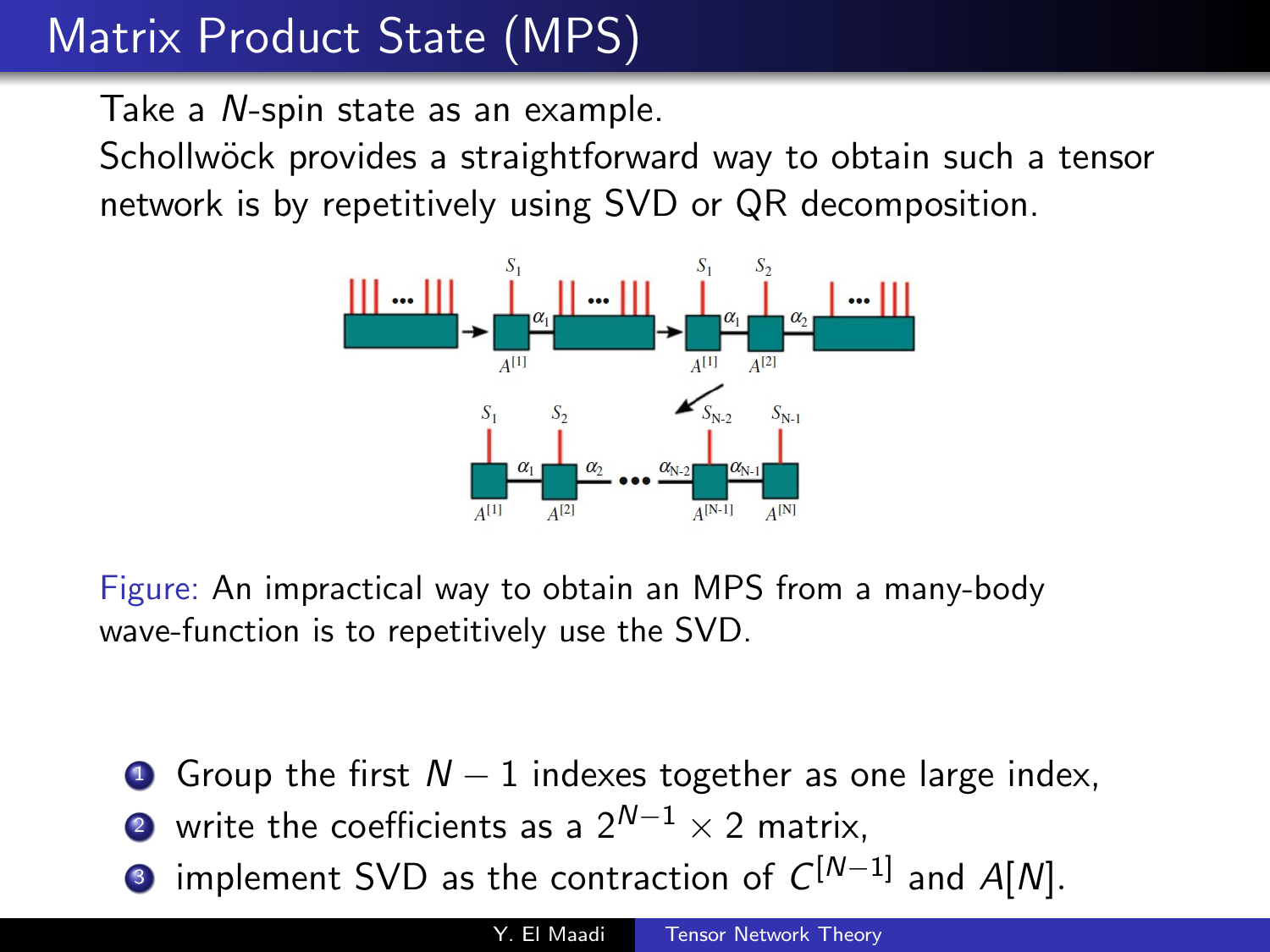

Figure: An impractical way to obtain an MPS from a many-body wave-function is to repetitively use the SVD.

We have

$$
\mathcal{C}_{s_1...s_{N-1}s_N} = \sum_{\alpha_{N-1}} \mathcal{C}_{s_1...s_{N-1};\alpha_{N-1}}^{[N-1]} A_{s_N;\alpha_{N-1}}^{[N]}.
$$

For  $C[N-1]$ , grouping the first  $N-2$  indexes

$$
\mathcal{C}_{\mathsf{s}_1\ldots\mathsf{s}_{N-1}\alpha_{N-1}}=\sum_{\alpha_{N-2}}\mathcal{C}^{[N-2]}_{\mathsf{s}_1\ldots\mathsf{s}_{N-2};\alpha_{N-2}}\mathcal{A}^{[N-1]}_{\mathsf{s}_N;\alpha_{N-2}\alpha_{N-1}}.
$$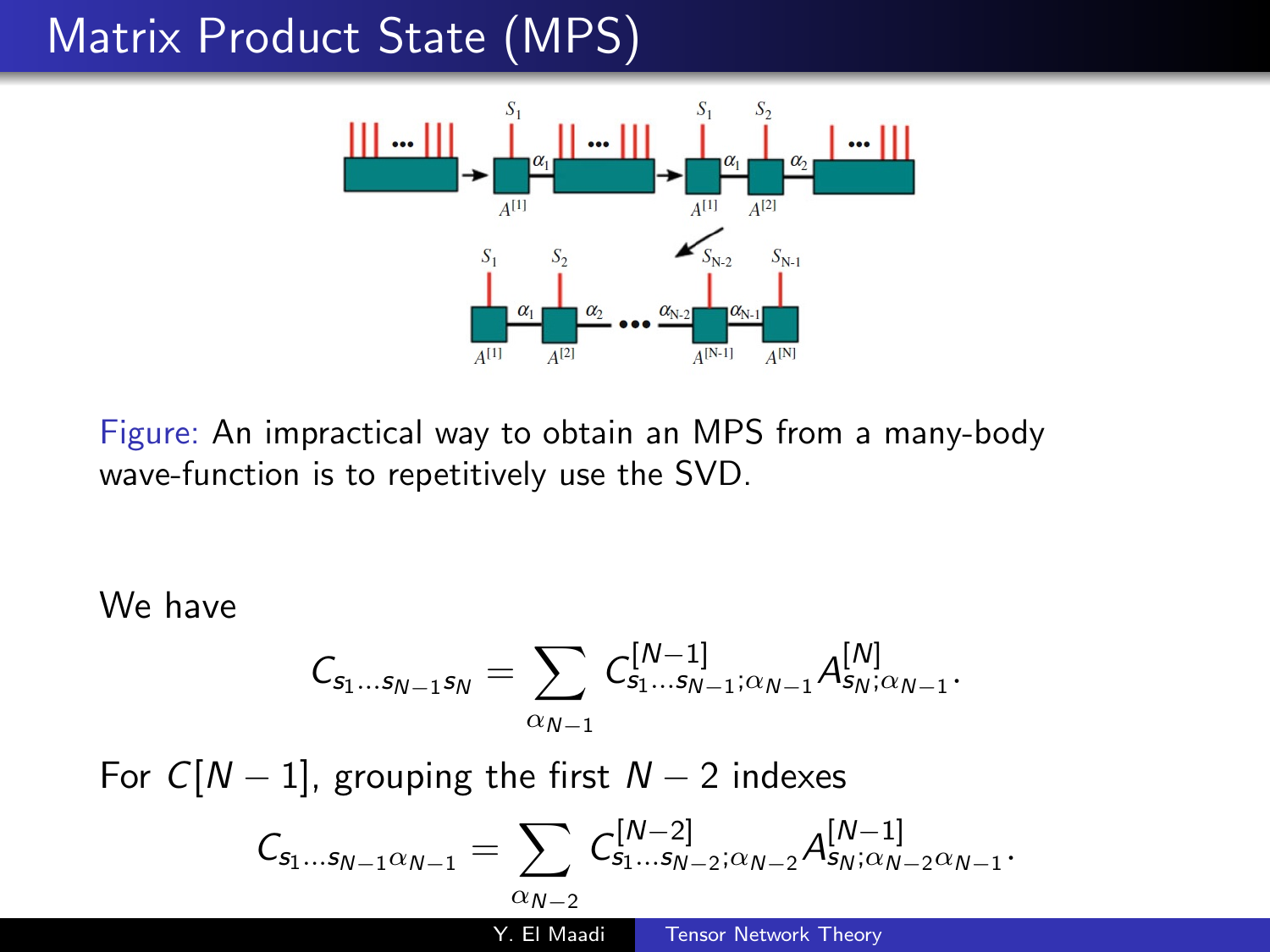

Figure: An impractical way to obtain an MPS from a many-body wave-function is to repetitively use the SVD.

#### The total coefficients become as

$$
\mathcal{C}_{s_1...s_{N-1}s_N} = \sum_{\alpha_{N-2}\alpha_{N-1}} \mathcal{C}_{s_1...s_{N-2};\alpha_{N-2}}^{[N-2]} \mathcal{A}_{s_{N-1};\alpha_{N-2}\alpha_{N-1}}^{[N-1]} \mathcal{A}_{s_N;\alpha_{N-1}}^{[N]}.
$$

We have the MPS representation of the state as

$$
\mathcal{C}_{s_1...s_{N-1}s_N} = \sum_{\alpha_1...\alpha_{N-1}} A^{[1]}_{s_1...,\alpha_1} A^{[2]}_{s_2...;\alpha_1\alpha_2}... A^{[N-1]}_{s_{N-1},\alpha_{N-2}\alpha_{N-1}} A^{[N]}_{s_N,\alpha_{N-1}}.
$$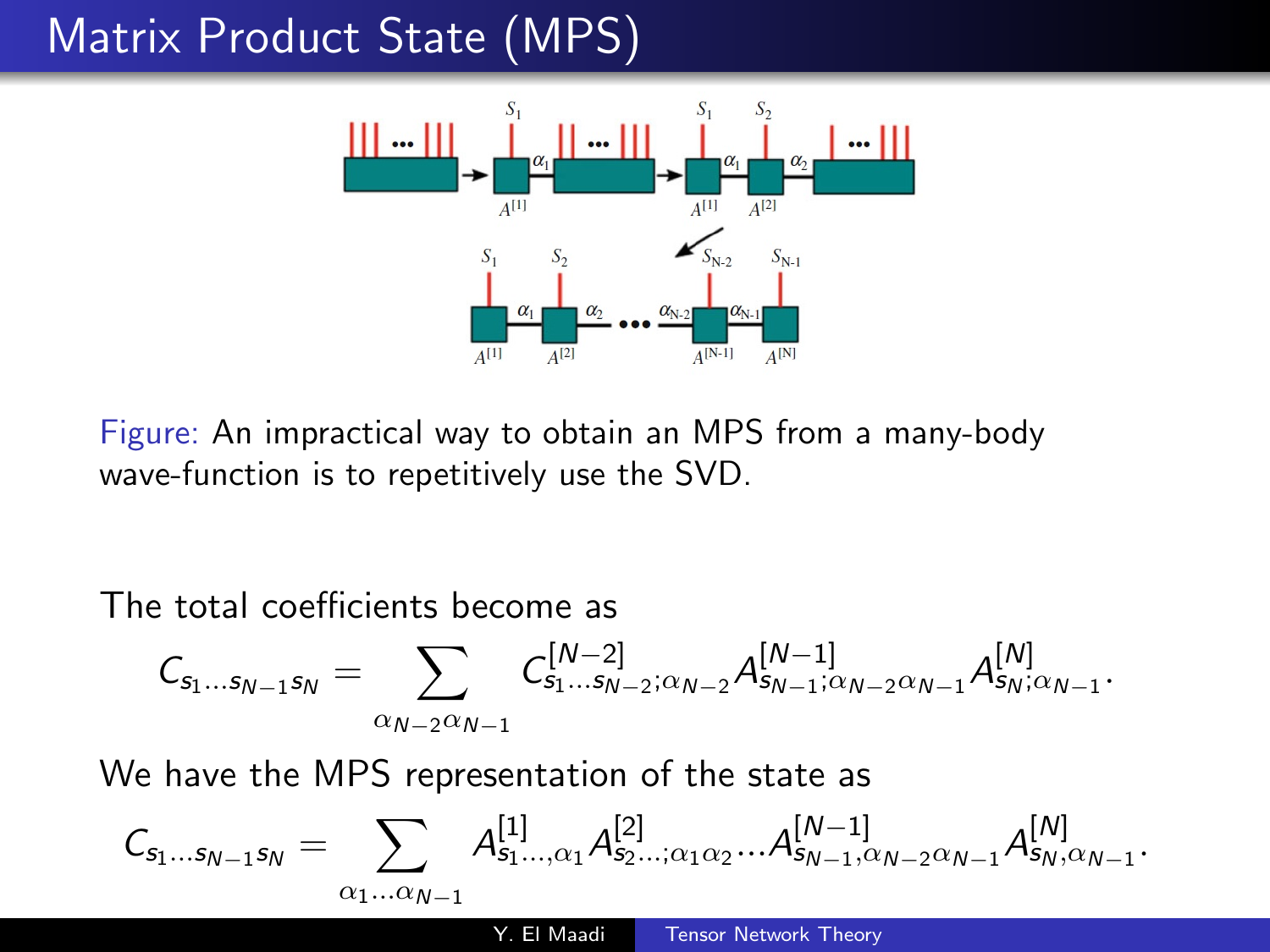We have the MPS representation of the state as

$$
\mathcal{C}_{s_1...s_{N-1}s_N} = \sum_{\alpha_1...\alpha_{N-1}} \mathcal{A}_{s_1...,\alpha_1}^{[1]} \mathcal{A}_{s_2...;\alpha_1\alpha_2}^{[2]} ... \mathcal{A}_{s_{N-1},\alpha_{N-2}\alpha_{N-1}}^{[N-1]} \mathcal{A}_{s_N,\alpha_{N-1}}^{[N]}.
$$

One can see that an MPS is a tensor network formed by the contraction of N tensors. Graphically,



Figure: The graphic representations of the matrix product states with open (left) and periodic (right) boundary conditions.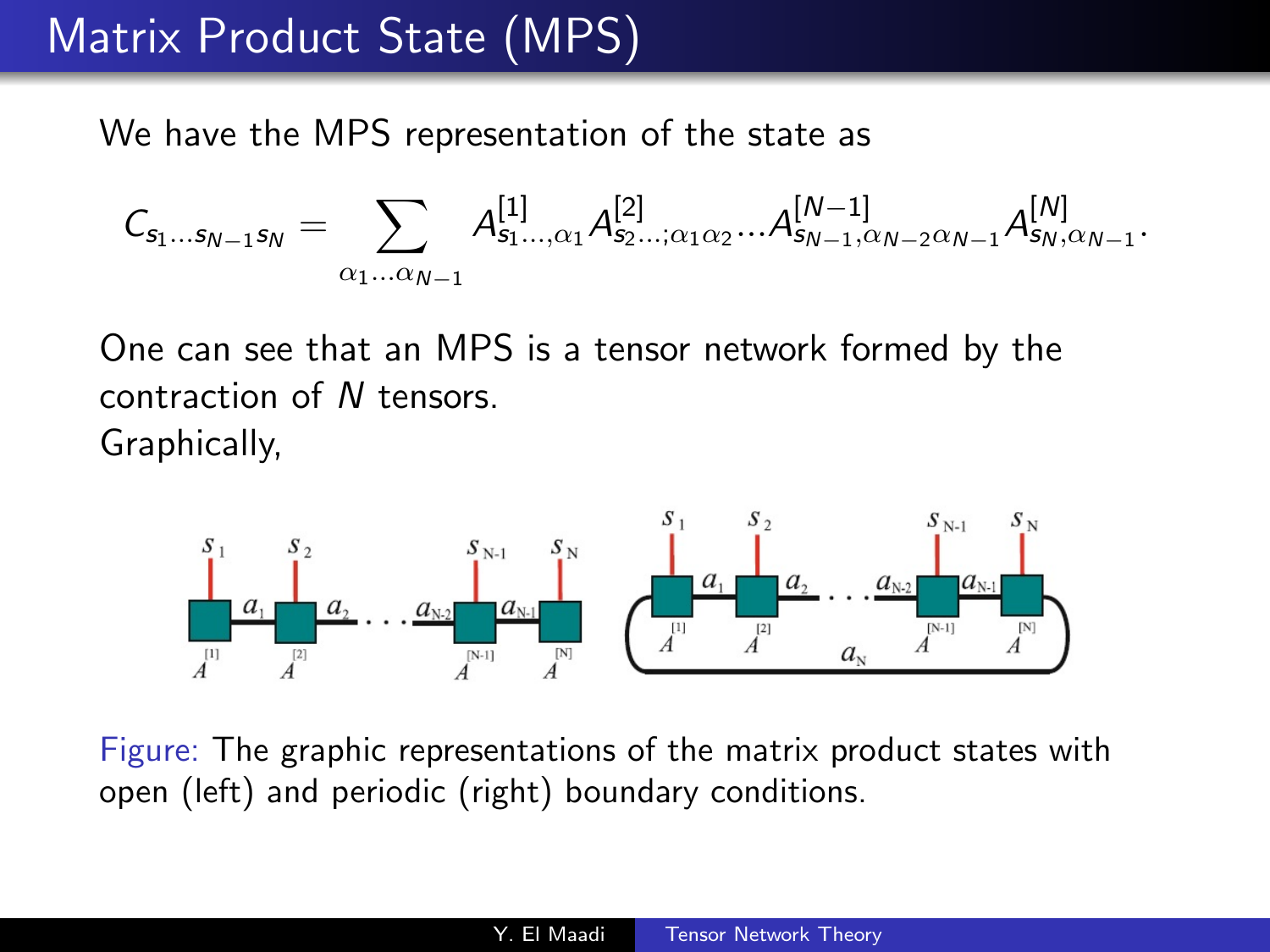We have the MPS representation of the state as

$$
C_{s_1...s_{N-1}s_N} = \sum_{\alpha_1...\alpha_{N-1}} A^{[1]}_{s_1...,\alpha_1} A^{[2]}_{s_2...;\alpha_1\alpha_2}...A^{[N-1]}_{s_{N-1},\alpha_{N-2}\alpha_{N-1}} A^{[N]}_{s_N,\alpha_{N-1}}.(**)
$$

An MPS given in (∗∗) has open boundary condition, and can be generalized to periodic boundary condition as

$$
\mathcal{C}_{s_1...s_{N-1}s_N} = \sum_{\alpha_1...\alpha_{N-1}} \mathcal{A}_{s_1...,\alpha_N\alpha_1}^{[1]}\mathcal{A}_{s_2...;\alpha_1\alpha_2}^{[2]}...\mathcal{A}_{s_{N-1},\alpha_{N-2}\alpha_{N-1}}^{[N-1]}\mathcal{A}_{s_N,\alpha_{N-1}\alpha_N}^{[N]},
$$

Where all tensors are third-order.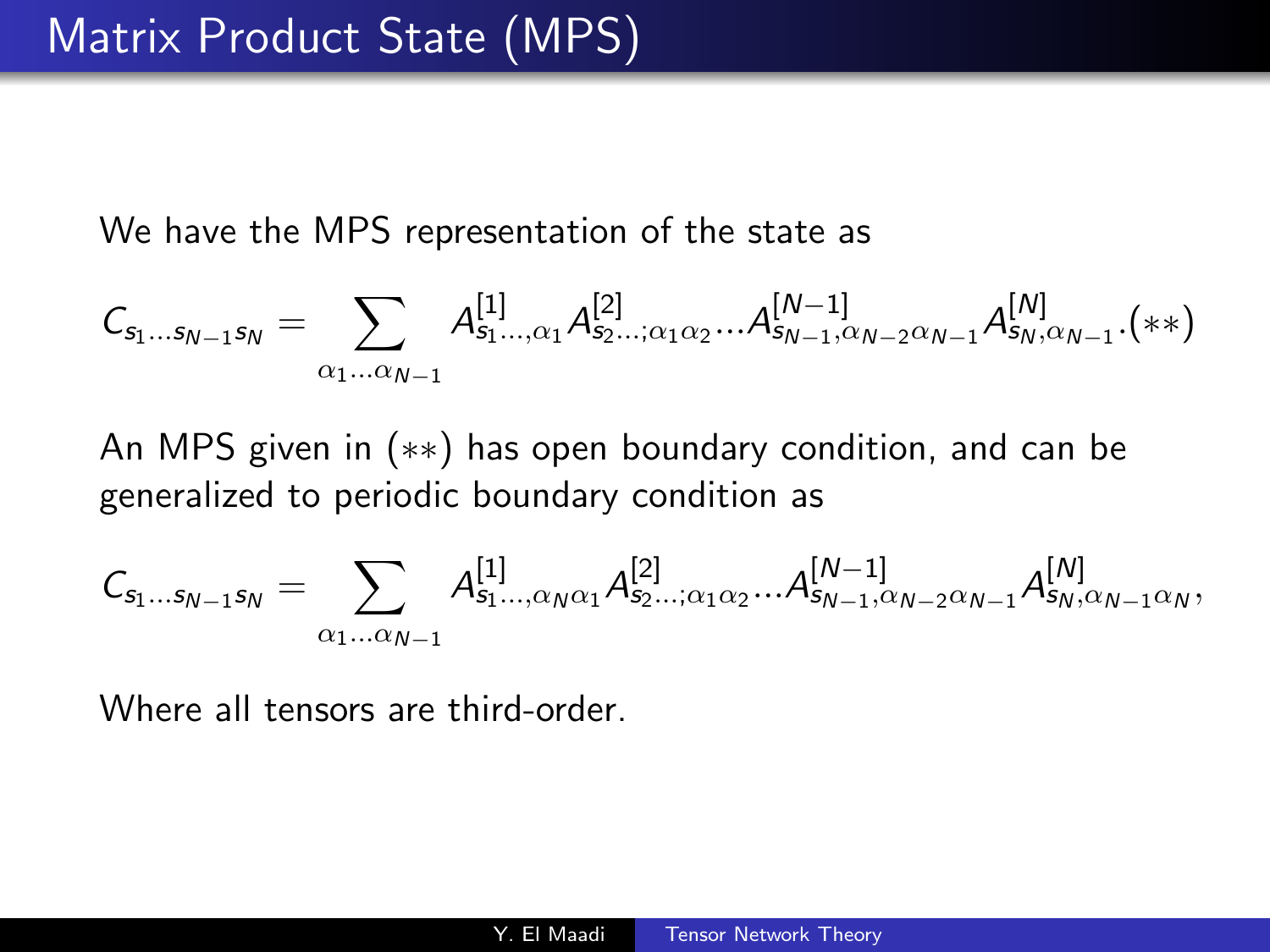One important example can be found with AKLT model proposed in 1987, a generalization of spin-1 Heisenberg model. For 1D systems, Mermin-Wagner theorem forbids any spontaneously breaking of continuous symmetries at finite temperature with sufficiently short-range interactions. For the ground state of AKLT model called AKLT state, it possesses the sparse anti-ferromagnetic order, which provides a non-zero excitation gap under the framework of Mermin-Wagner theorem. Moreover, AKTL state provides us a precious exactly-solvable example to understand edge states and (symmetry-protected) topological orders.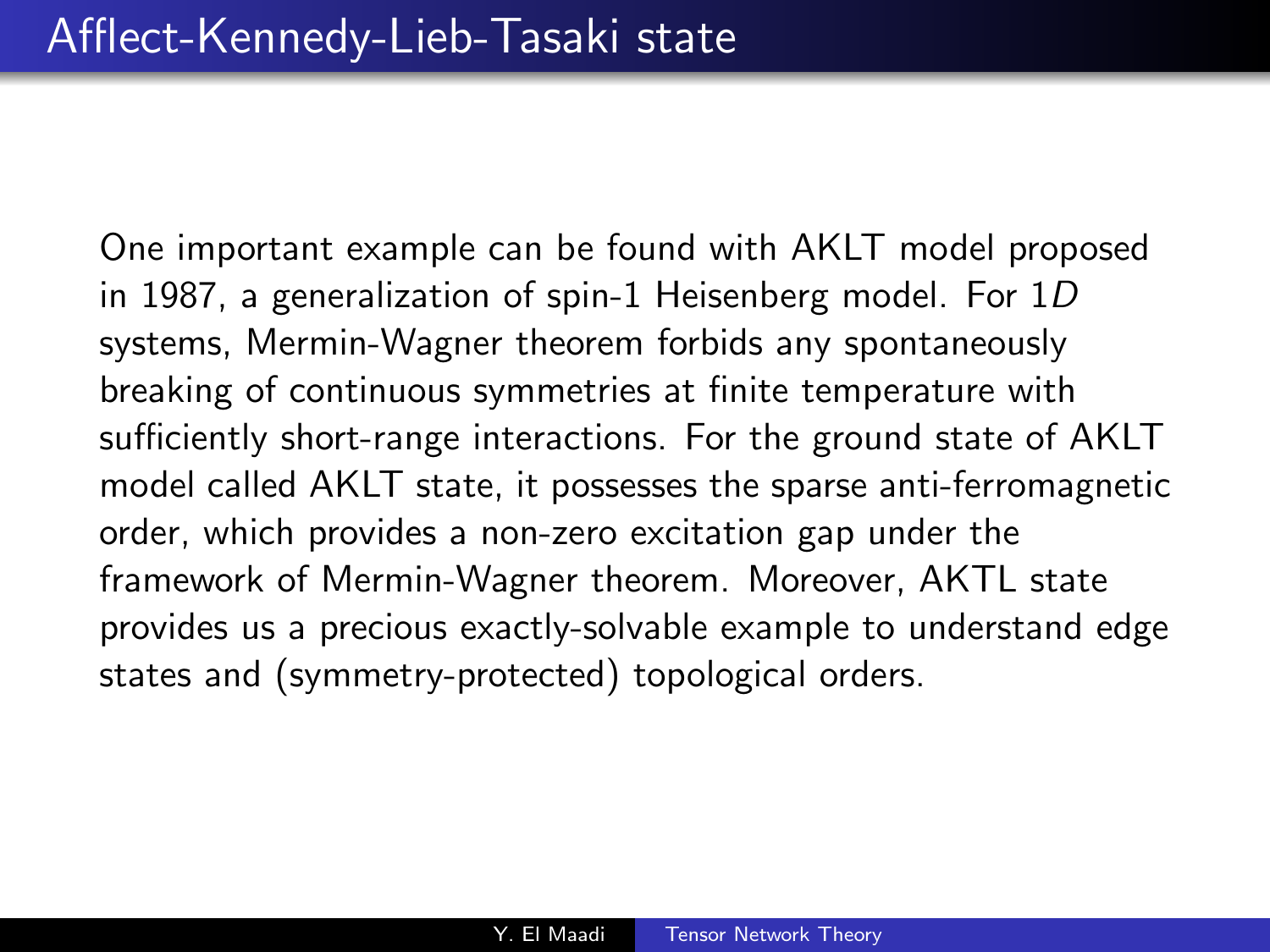Let us begin with the AKLT Hamiltonian that can be given by spin-1 operators as

$$
\widehat{H} = \sum_{n} \left[ \frac{1}{2} \widehat{S}_n \cdot \widehat{S}_{n+1} + \frac{1}{6} \left( \left( \widehat{S}_n \cdot \widehat{S}_{n+1} \right)^2 + \frac{1}{3} \right) \right].
$$

Non-negative-defined projector  $\widehat{P}_2\left(\widehat{S}_n + \widehat{S}_{n+1}\right)$  that projects the neighboring spins to the subspace of  $S = 2$ , can be rewritten as

$$
\widehat{H} = \sum_{n} \left( \widehat{S}_{n} + \widehat{S}_{n+1} \right).
$$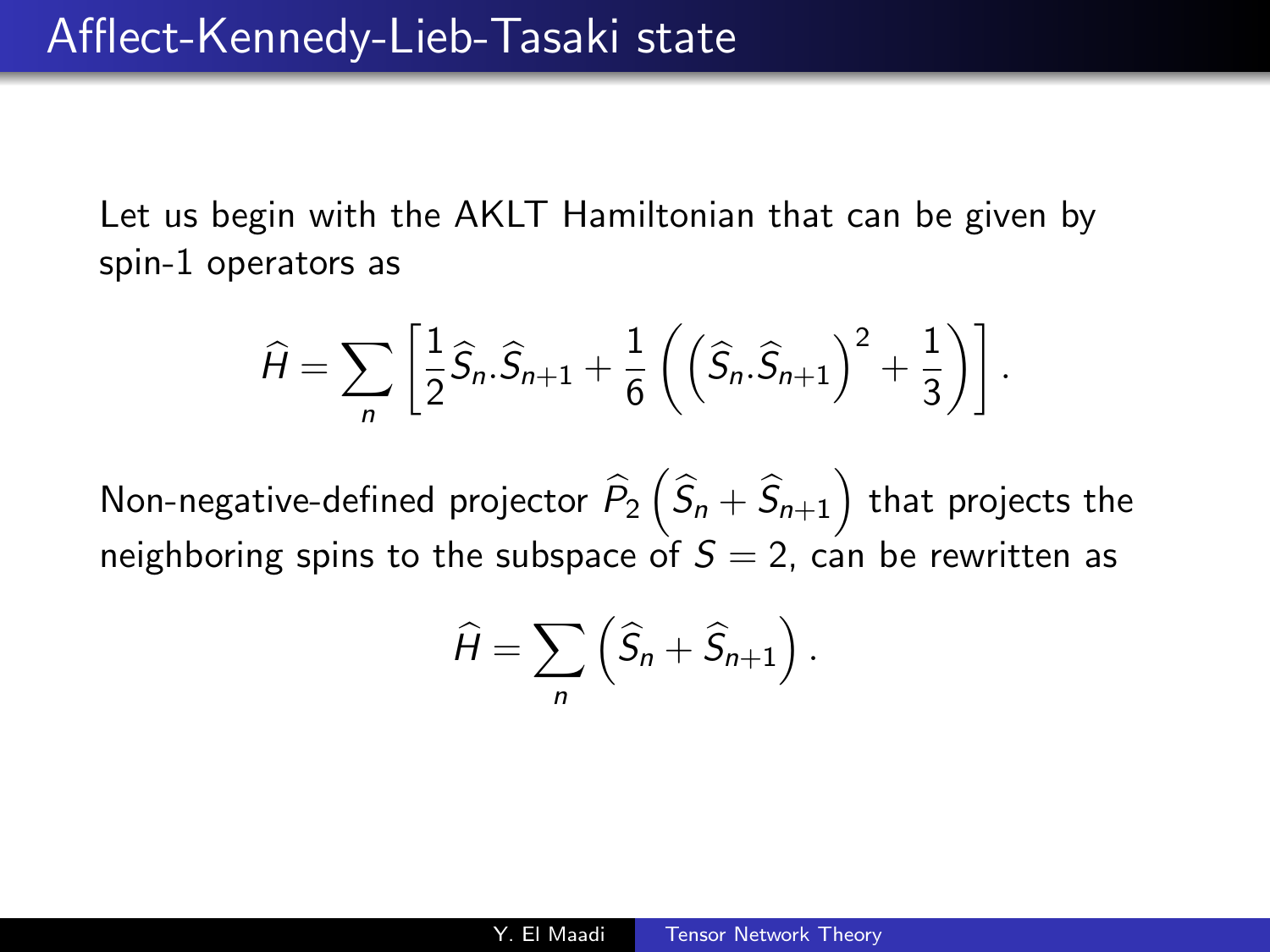We put on each site a projector that maps two spins-1/2 to a triplet, the physical spin-1, where the transformation of the basis obeys

$$
|+ \rangle = |00 \rangle
$$
  
\n
$$
|\tilde{0} \rangle = \frac{1}{\sqrt{2}}(|01 \rangle + |10 \rangle),
$$
  
\n
$$
|-> = |00 \rangle.
$$

The corresponding projector is determined by the Clebsch-Gordan coefficients, and is a  $(3 \times 4)$  matrix. Here, we rewrite it as a  $(3 \times 2 \times 2)$  tensor, whose three components (regarding to the first index) are the ascending, z-component and descending Pauli matrices of spin-1/2,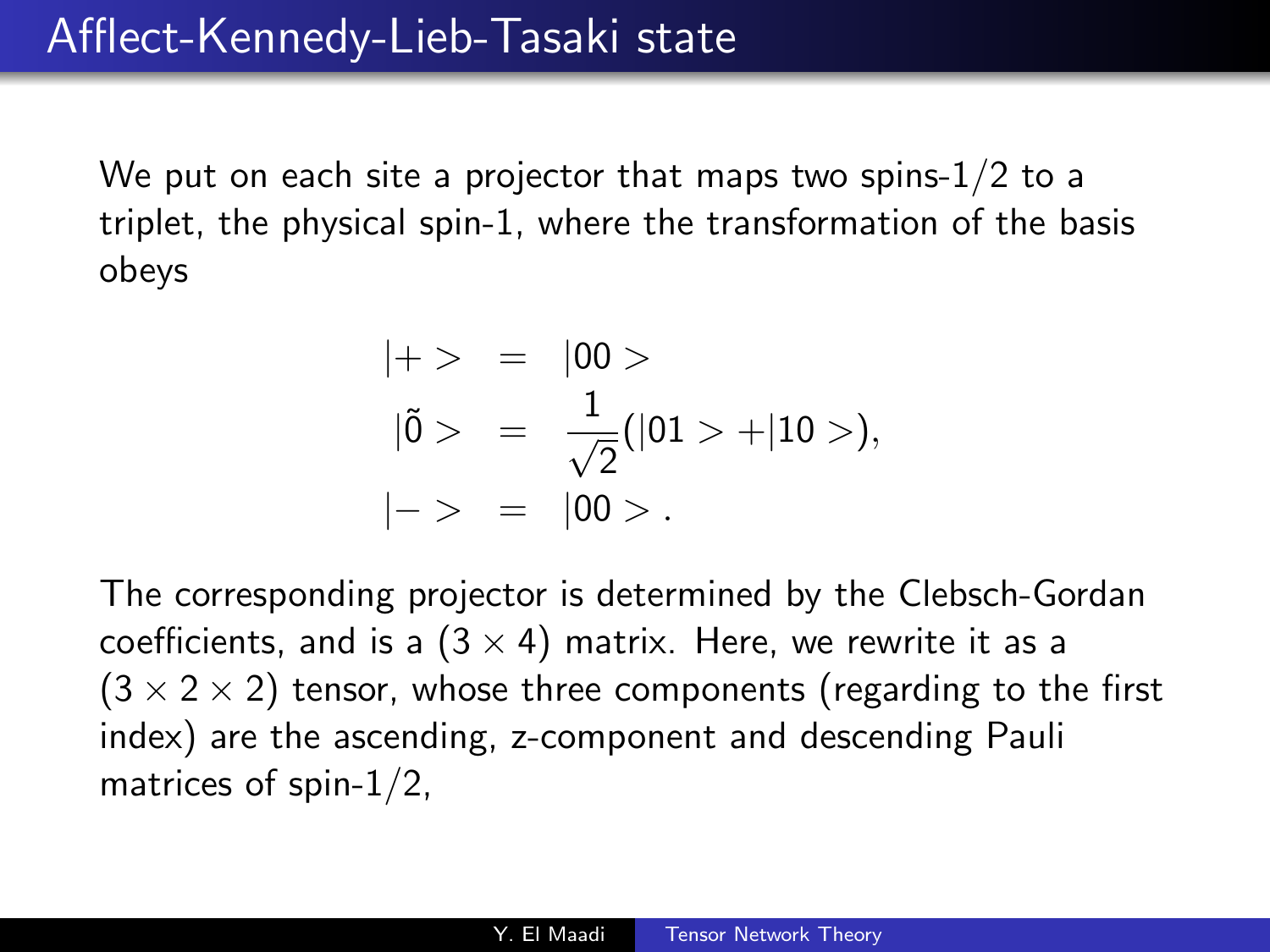### Afflect-Kennedy-Lieb-Tasaki state

$$
\sigma^+ = \begin{bmatrix} 0 & 1 \\ 0 & 0 \end{bmatrix}, \quad \sigma^z = \begin{bmatrix} 1 & 0 \\ 0 & -1 \end{bmatrix}, \quad \sigma^- = \begin{bmatrix} 0 & 0 \\ 1 & 0 \end{bmatrix}.
$$

We have the tensor A satisfying

$$
A_{0,\alpha\alpha'}=\sigma_{\alpha\alpha'}^{+},\quad A_{1,\alpha\alpha'}=\sigma_{\alpha\alpha'}^{z},\quad A_{2,\alpha\alpha'}=\sigma_{\alpha\alpha'}^{-}.
$$

Then,

$$
|\tilde{0}\rangle = \frac{1}{\sqrt{2}}(|01 \rangle - |10 \rangle).
$$

The projector is in fact a  $(2 \times 2)$  identity

$$
I=\begin{bmatrix} 1 & 0 \\ 0 & 1 \end{bmatrix}.
$$

For such an MPS, every projector operator  $\widehat{P}_2\left(\widehat{S}_n + \widehat{S}_{n+1}\right)$  in the AKLT Hamiltonian is always acted on a singlet, then we have  $\hat{H}|\psi_{AKIT}\rangle=0.$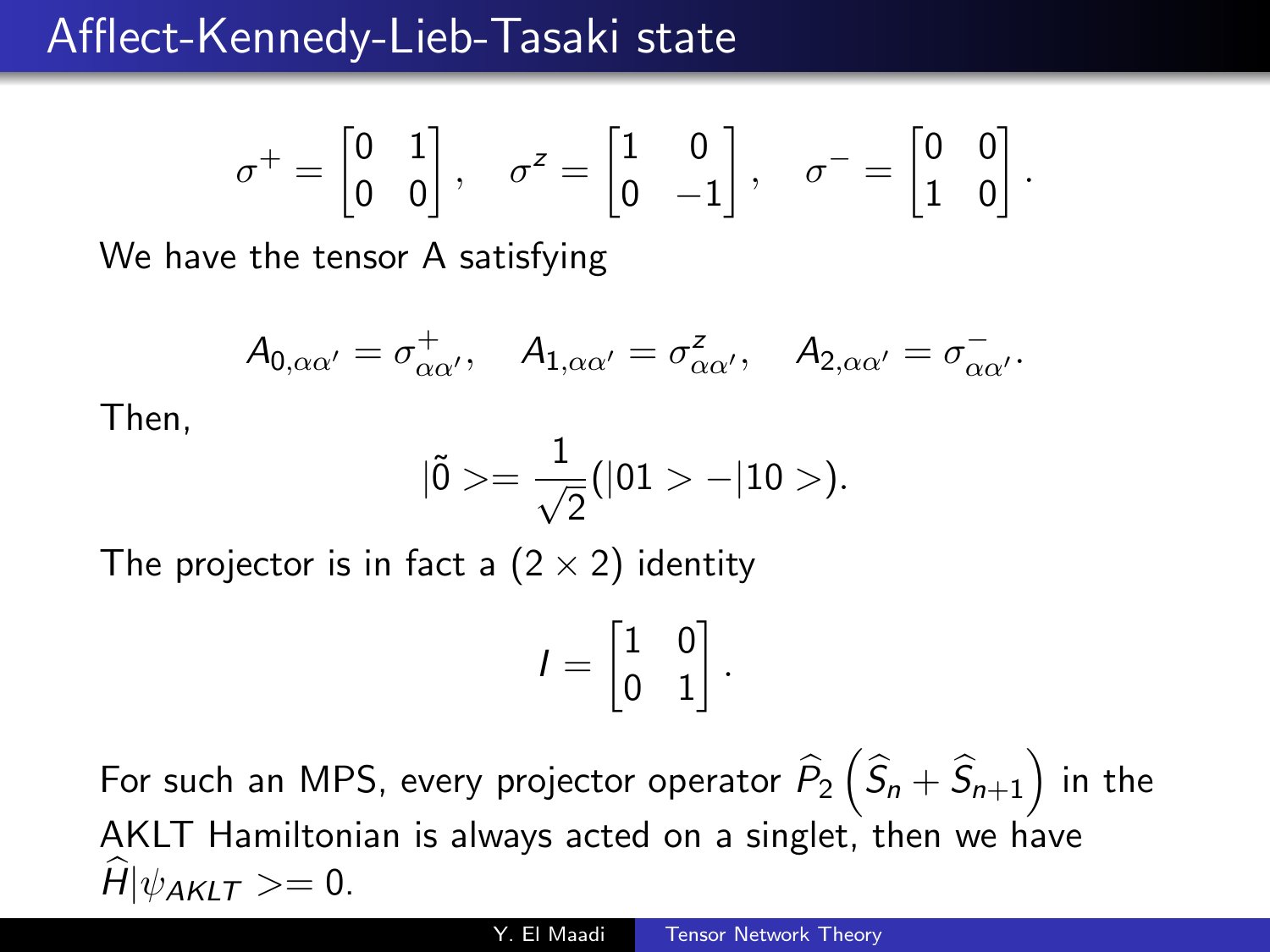## Tree tensor network state (TTNS) and projected entangled pair state (PEPS)

TTNS is a generalization of the MPS that can code more general entanglement states. Unlike an MPS where the tensors are aligned in a  $1D$  array, a TTNS is given by a tree graph.



Figure: The illustration of (a) and (b) two different TTNS's and (c) **MFRA**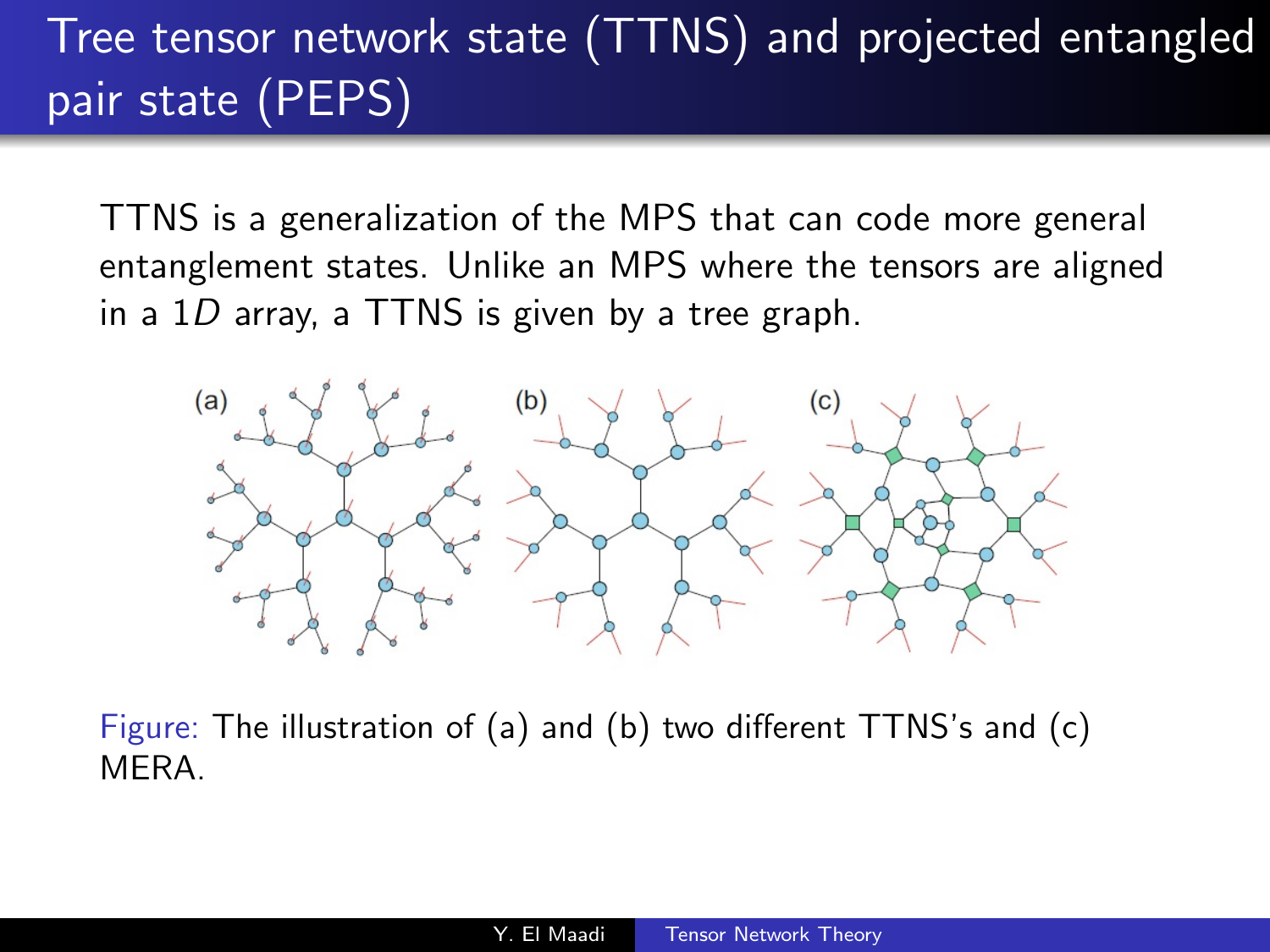# Tree tensor network state (TTNS) and projected entangled pair state (PEPS)

An important generalization to the tensor network's of loopy structures is known as projected entangled pair state (PEPS), proposed by Verstraete and Cirac.



Figure: (a) An intuitive picture of the projected entangled pair state. The physical spins (big circles) are projected to the virtual ones (small circles), which form the maximally entangled states (red bonds). (b)-(d) Three kinds of frequently used PEPS's.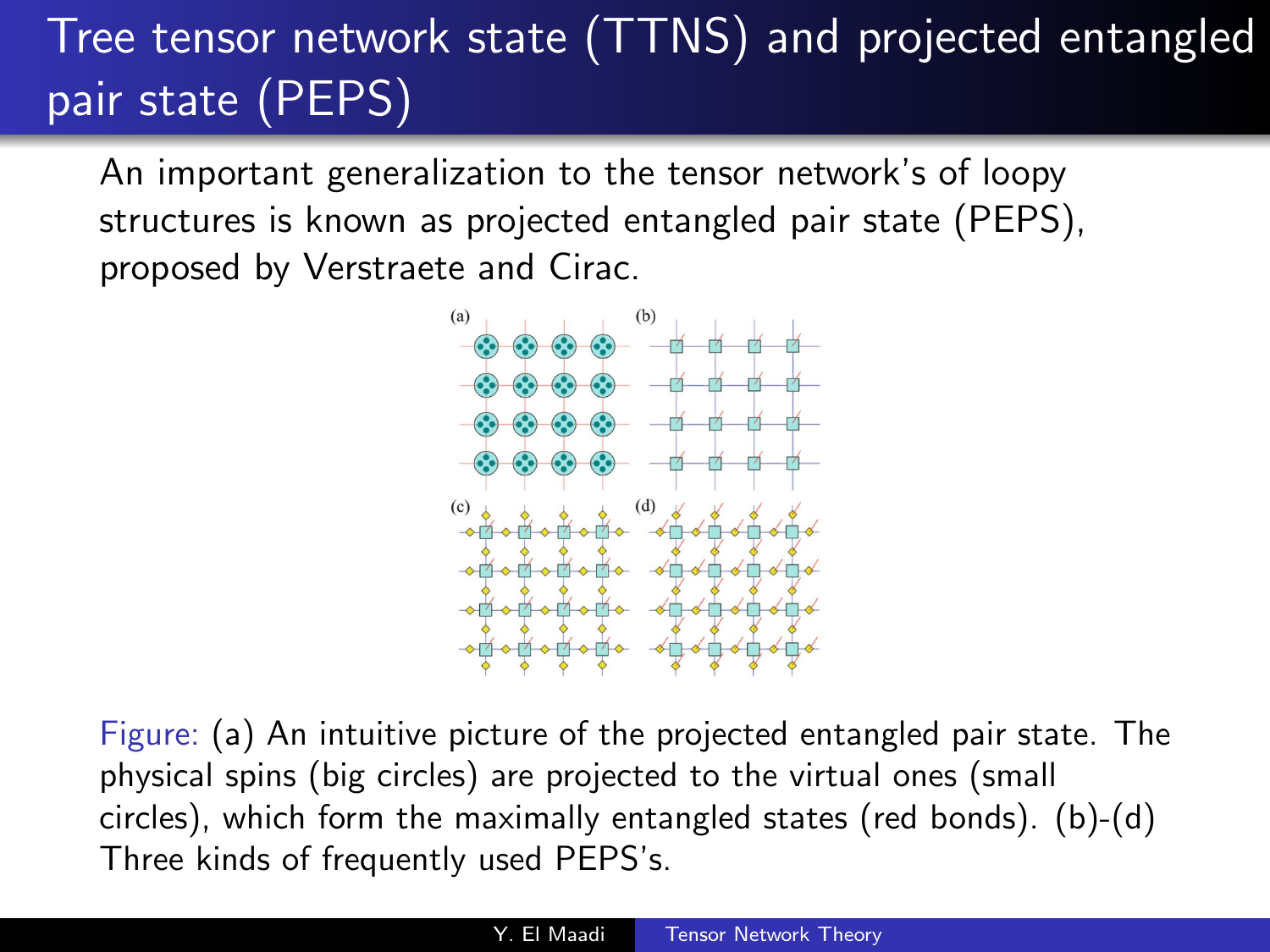How make contact with MERA being a kind of tensor network states explored in the study of black holes ?